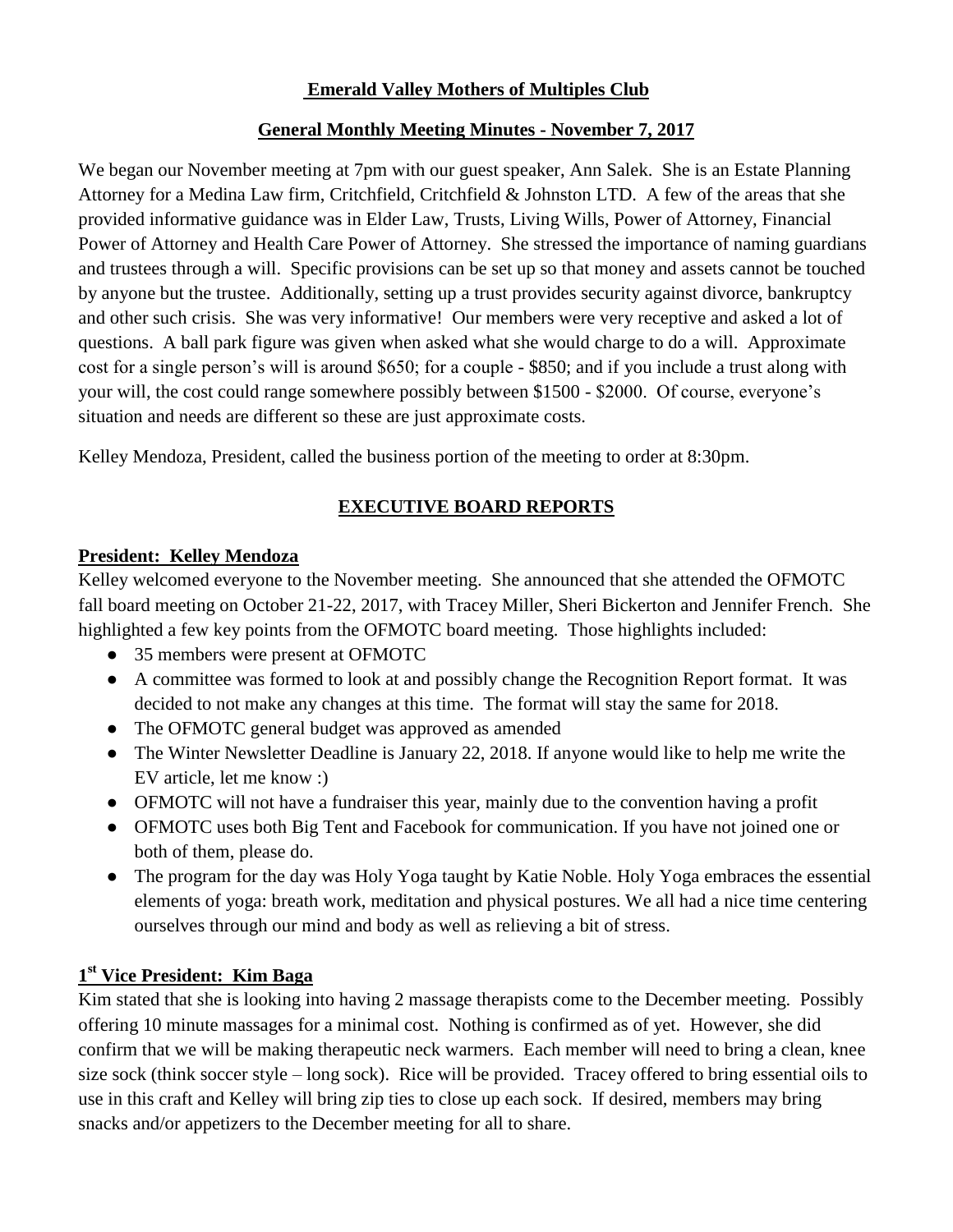# **2 nd Vice President: Jeanette Louis**

Jeanette welcomed Jennifer Long to another meeting. Jennifer came to last month's meeting in October and has since joined as an EV member.

There were 12 members and 1 guest speaker in attendance.

Member directories have been printed and were set out on the table for each member to take one.

## **Secretary: Sheri Bickerton**

The monthly meeting minutes will be completed and emailed to the club within one week of every meeting so if you are unable to make a meeting, please read the minutes. Rikki will also post the meeting minutes on the new website under our "Member's Only" page.

## **Treasurer: Katy Baddorf**

- Beginning Balance as of 10/1/17 \$10,423.09
- There were 6 Withdrawals (1,097.26)
- There were 5 Deposits 18.00
- Ending Balance \$ 9,943.83

Katy confirmed that she has filed Emerald Valley's 990N tax information.

Katy emailed an updated budget spreadsheet to all Executive Board members. She will resend this spreadsheet and include all Executive and General Board members.

## **Alumni Advisor: Rikki Price**

Not in Attendance. Kelley Mendoza mentioned that Rikki does not have classes on Tuesdays for the next school semester and looks forward to being able to attend meetings. Any changes to anyone's board position can be emailed to Rikki so that updates can be made.

**Trustee #1: Tracey Miller**

No report

## **Trustee #2: Jennifer French**

The PO Box was last checked today. There was no mail received.

## **GENERAL BOARD COMMITTEE REPORTS**

## **Fundraising Primary - Christine Mazzeo**

Wing Nite in March ~ Collection of items and baskets should be brought to any monthly meeting. A money collection bucket was mentioned for members to donate money to for the benefit of purchasing lottery tickets and or other items that will be needed for another successful Wing Night Fundraiser.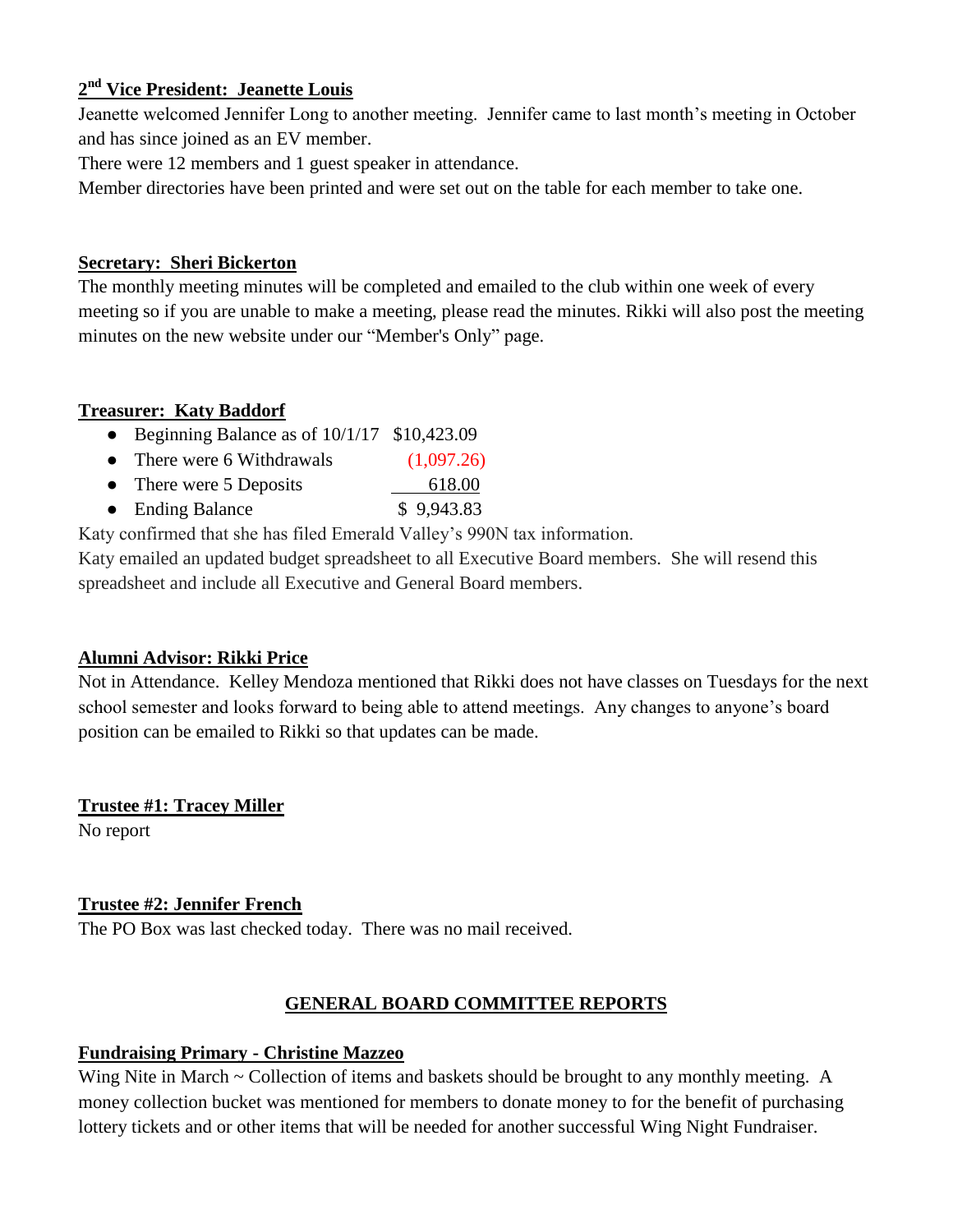## **Fundraising Secondary - Kelley St. Clair**

Kelley contacted the Strongsville Chipotle. They are booking fundraisers 6 weeks out! We may hold off on this until January! Amazon Smile update - a percentage of sales will come back to the organization. Still working on setting this up for our club. Katie Baddorf was able to change information when filing EV 990N form. Emerald Valley is now reflected as the name on our 990N as dba under Ohio Federation Mothers of Twins Club.

### **Historian: Kim DeGross**

Not in attendance. Per Kelley, Kim requested that members continue to post pictures to our FB page. Pictures can also be emailed directly to Kim. Her email address is: [Kimberly.r.degross@gmail.com](mailto:Kimberly.r.degross@gmail.com) The slideshow is looking great so far!

#### **March of Dimes: Katy Baddorf**

Katy mentioned that the walk will take place again at Wade Oval on April 29, 2018. She also mentioned that November 17, 2017, is World Prematurity Day.

#### **Mentoring: Jeanette Louis**

Jeanette announced that we have 3 new members so far. She will be in contact with both the mentor and the mentee so they know who they are paired up with.

#### **Mother of the Year: Jennifer French**

Jennifer asked members to start thinking about who they would like to nominate for Emerald Valley's 2018 Mother of the Year. Nomination forms will be available and distributed in January.

## **Newsletter: Sheri Bickerton**

Sheri reminded the board members that their newsletter articles should be emailed to her by the 20<sup>th</sup> of every month. She will continue to send out a reminder email about a week prior to the 20<sup>th</sup>. She also reminded members that if their article contains an event with a specific date or a specific deadline to be met, it needs to be emailed to Courtney Gall by the 15<sup>th</sup> so that Courtney has enough time to add the event information into the monthly social calendar and still be able to email the final calendar by the  $20<sup>th</sup>$ .

## **Parties: Courtney Gall**

The Christmas Party will be on December  $17<sup>th</sup>$ , from 5pm-7:30pm at Jennings Senior Center on Rte 21 (next to St. Basils). Santa will arrive at 5:30pm. Parents and kids can wear their pajamas and enjoy cookies and milk. Courtney mentioned having a table set up for kids to make cards for the residents of Jennings Senior Center. Please bring stencils, stickers or any other item that can be used to make creative cards. Please NO Glitter! Santa will be available for picture taking and will give each child a little treat. The evening will end with Santa reading a story.